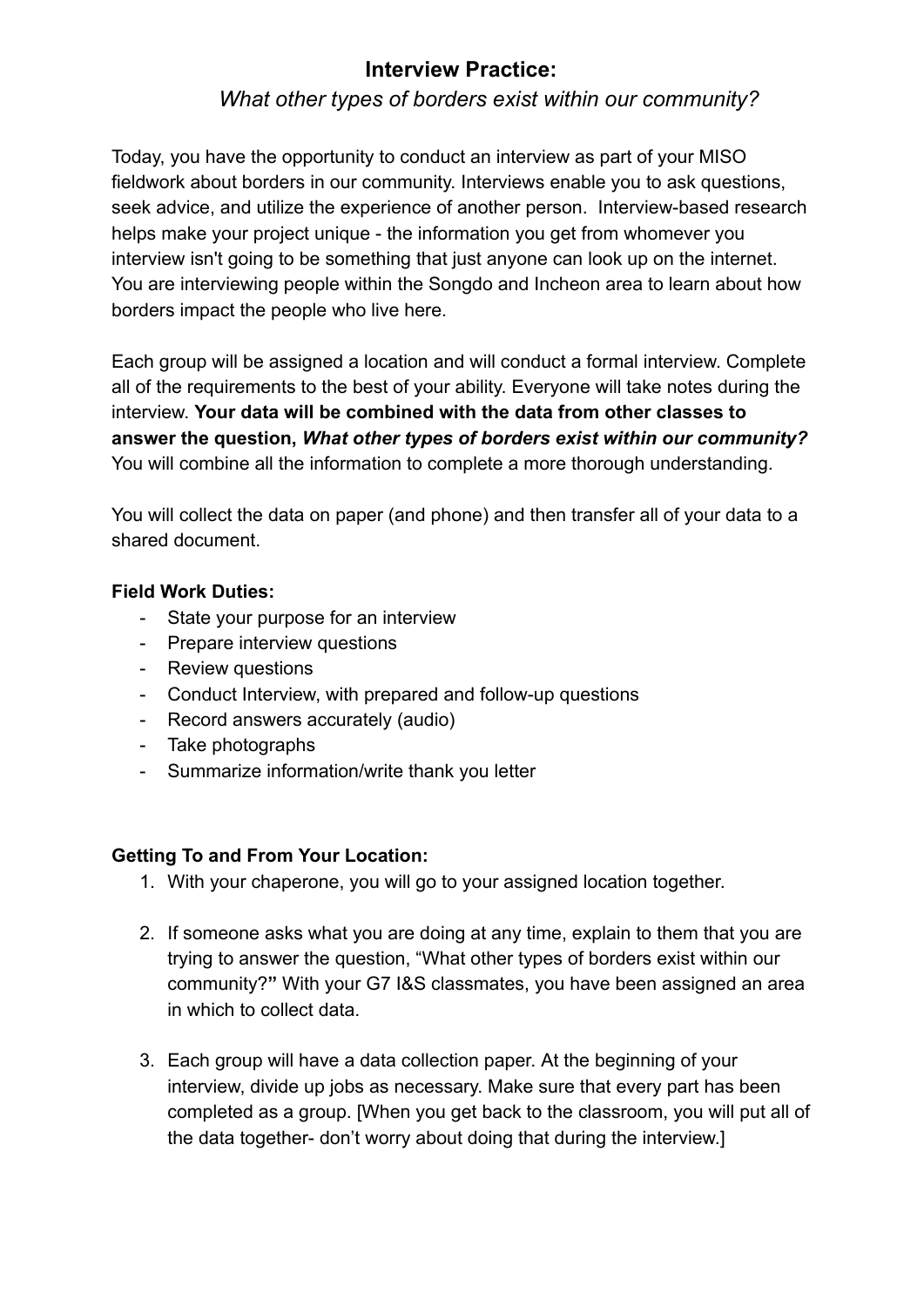*What other types of borders exist within our community?*

Your group will be required to complete the following activities: **DIVIDE AND CONQUER** 

- State your purpose for an interview
- Prepare formal interview questions + possible follow-up questions

\_\_\_\_\_\_\_\_\_\_\_\_\_\_\_\_\_\_\_\_\_\_\_\_\_\_\_\_\_\_\_\_\_\_\_\_\_\_\_\_\_\_\_\_\_\_\_\_\_\_\_\_\_\_\_\_\_\_\_\_\_\_\_\_\_\_\_

- Review questions- edit and revise
- Conduct Interview, with prepared follow-up questions
- Record answers accurately (audio, if possible)
- Take photographs after the interview
- Summarize information
- Thank you letter (after returning to school)

BE SPECIFIC:

Location: \_\_\_\_\_\_\_\_\_\_\_\_\_\_\_\_\_\_\_\_\_\_\_\_\_\_\_\_

Person's Name to be Interviewed: \_\_\_\_\_\_\_\_\_\_\_\_\_\_\_\_\_\_\_\_\_\_\_\_\_\_\_\_\_\_\_

Group Members:

Day of the Week: \_\_\_\_\_\_\_\_\_\_\_\_\_\_\_\_\_\_\_\_\_\_

Time of Day: \_\_\_\_\_\_\_\_\_\_\_\_\_\_\_\_\_\_\_\_\_\_\_\_\_\_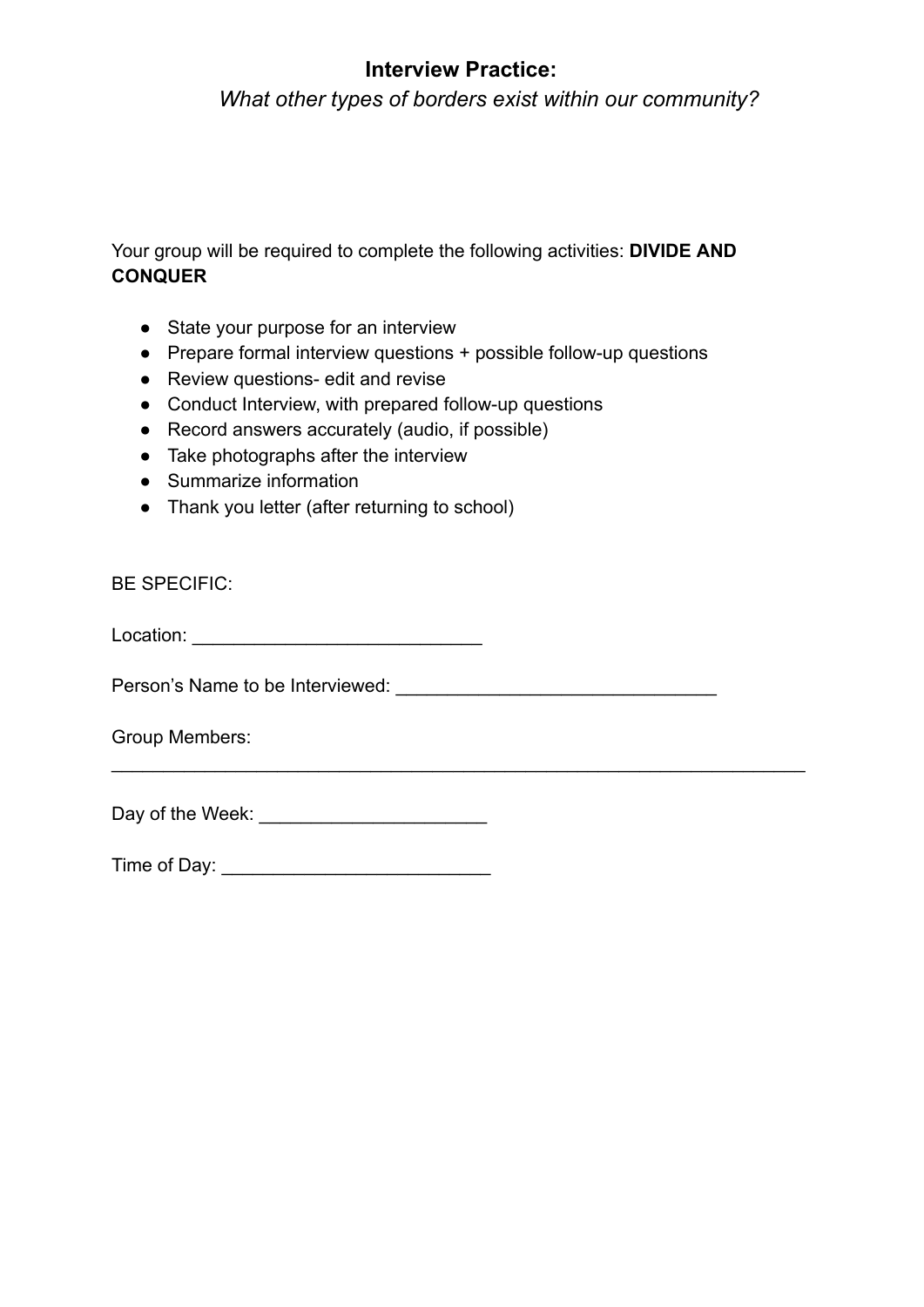# *What other types of borders exist within our community?*

**Interview Purpose:** Why are you here? How does this interview connect to our unit about borders? In the box, write out the script you plan to read aloud to the person before you interview him/her. If the interview will be conducted in Korean, please write this statement in Korean also.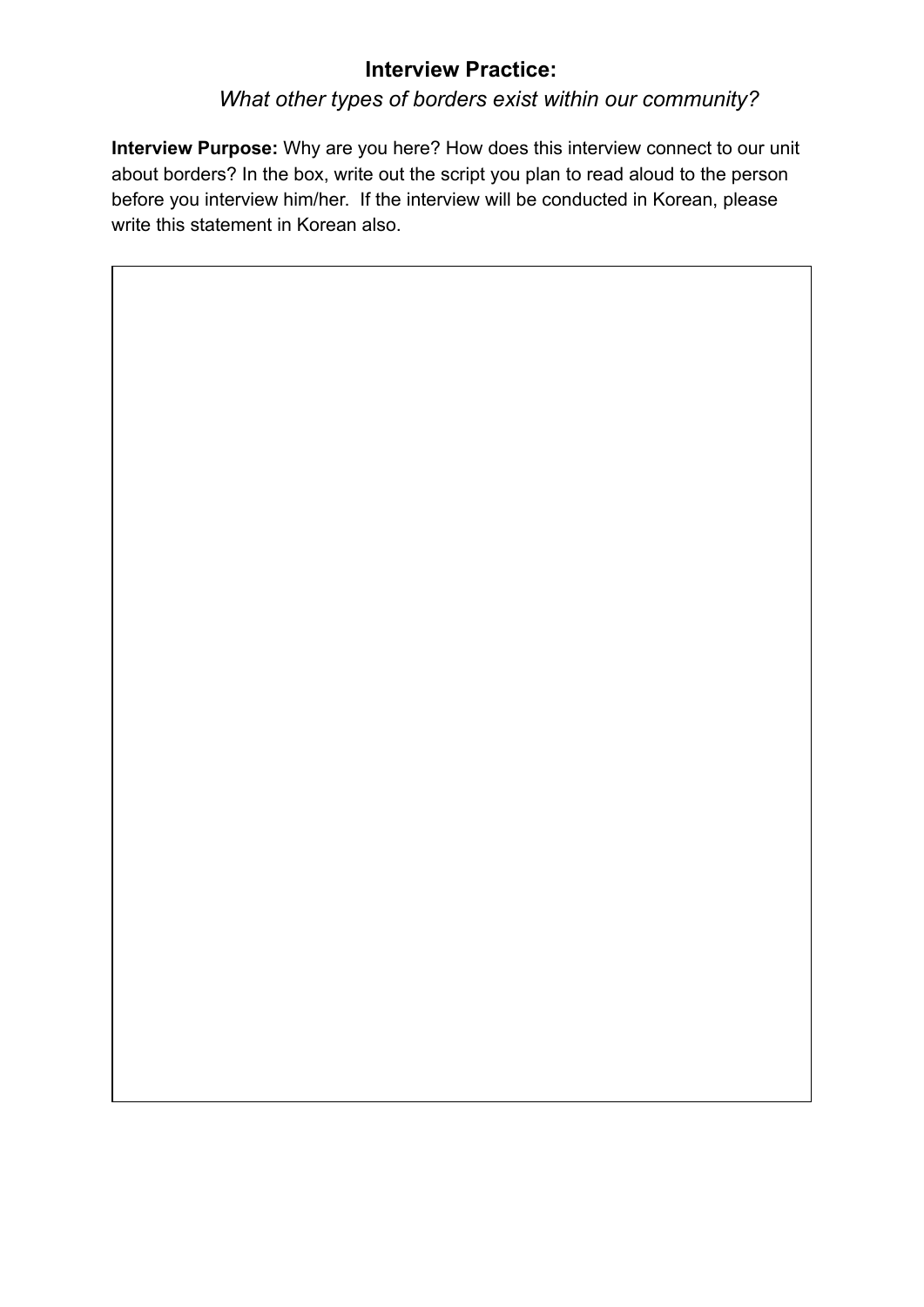*What other types of borders exist within our community?*

**Preparing for the Interview:** Be ready to ask 5-7 open-ended questions. Ask your best questions first. Have follow-up questions ready to ask if you need more information. Avoid showing bias or opinion in your questions.

Some possible questions might include:

- *What is your job here? What do you do here on a daily basis?*
- *How does this place/job impact people in the community?*
- *We know that you serve a particular area of Yeonsu/Incheon and we would like to know how borders exist in your job, or within this organization?*

Write your interview questions below.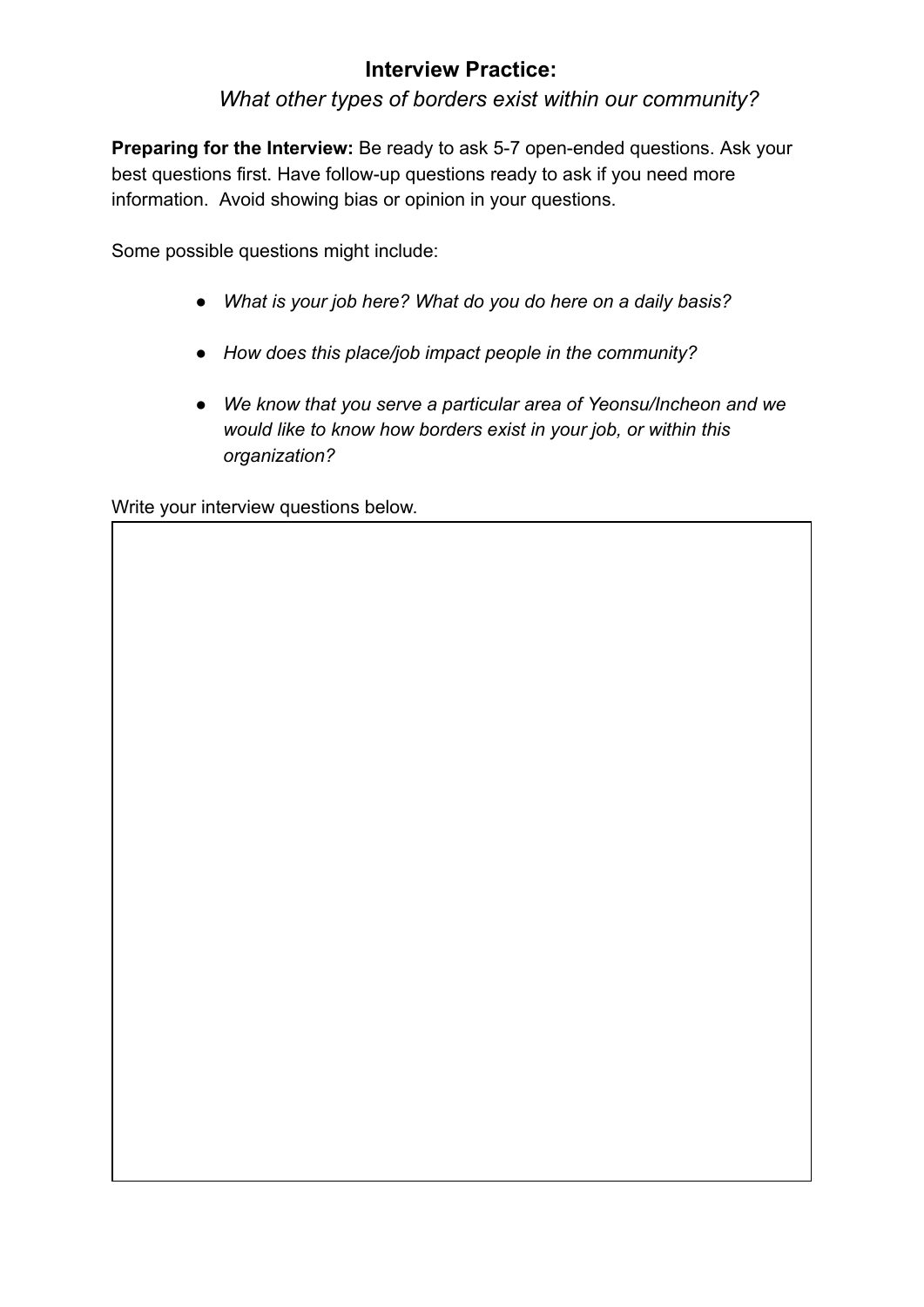# *What other types of borders exist within our community?*

**Conducting the Interview**: Who will ask each question? Will you rotate between questions? What is the order of questions? Be sure to organize this part *before*  meeting the person you will interview. Use the space below to revise and organize the questions for the interview.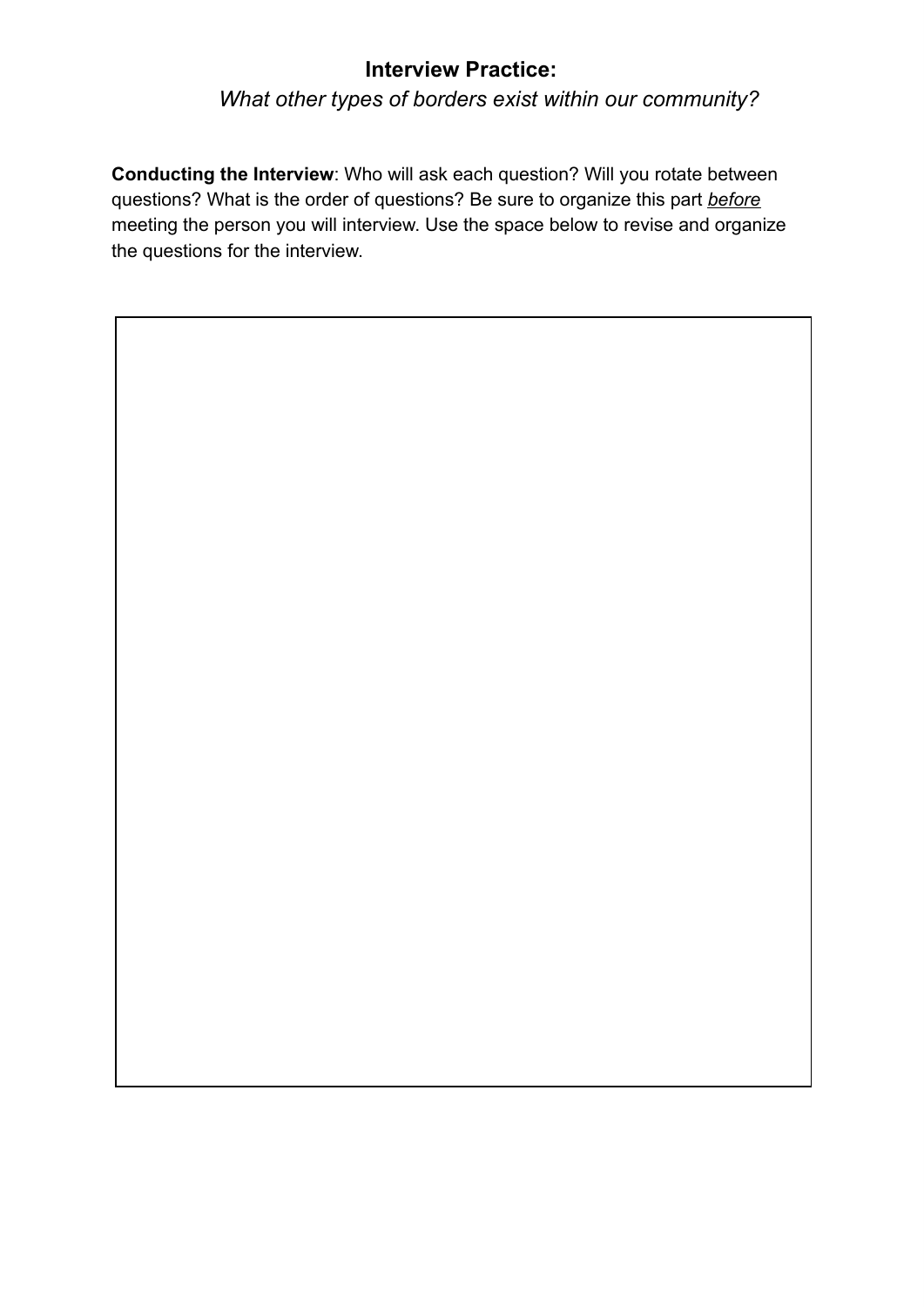*What other types of borders exist within our community?*

**Recording the Interview:** You may record answers on paper and on an audio recording app using your phone. **Be sure to ask permission before audio recording the interview.** Regardless of whether or not you can audio record, be sure to take notes of key information the person shared.

Interview Notes: Multiple people need to write down answers on paper.